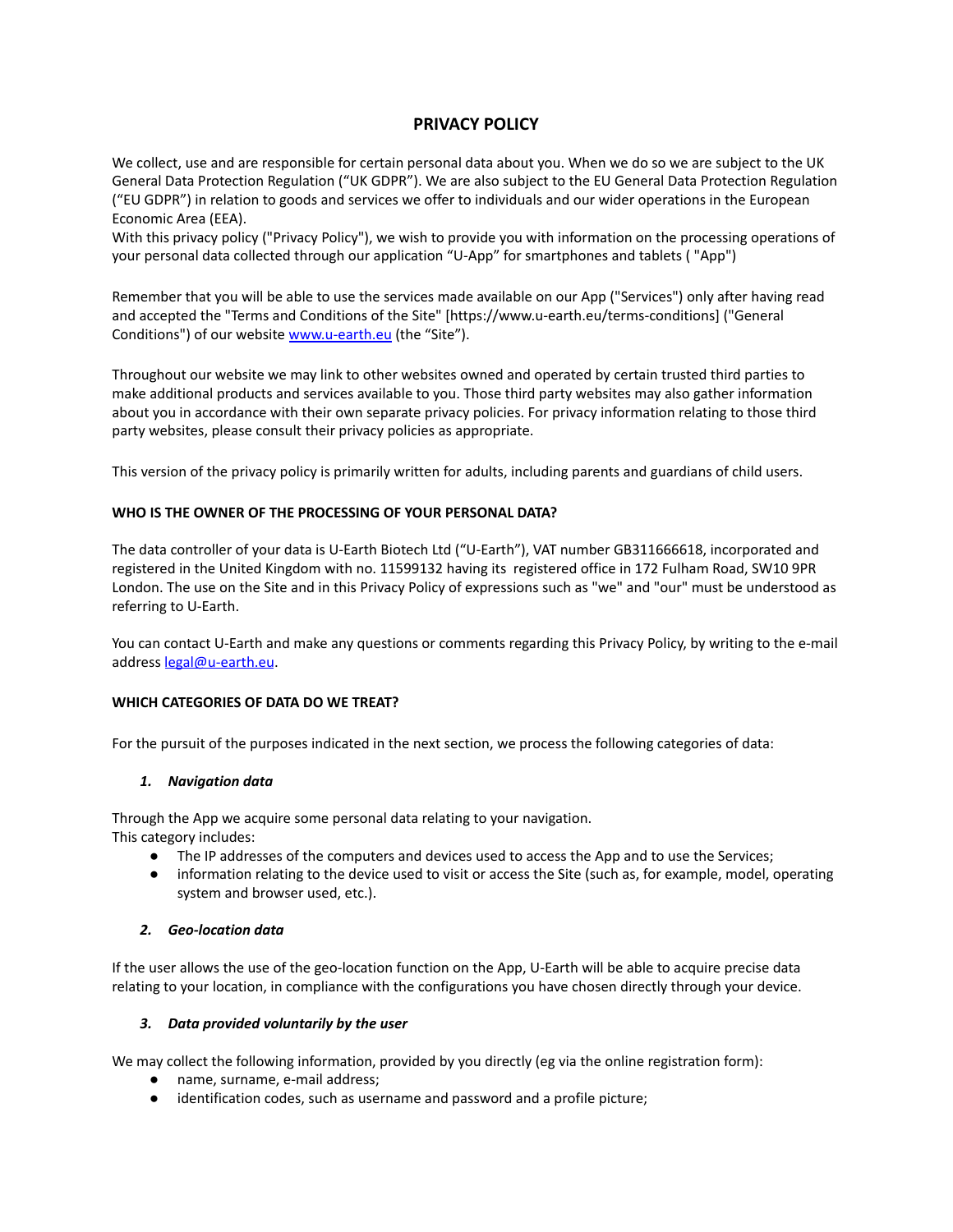- information provided as part of a request for assistance or clarification (reason for contact or complaint, etc.);
- information provided when participating in user surveys and market surveys.

# **FOR WHAT PURPOSES AND ON WHICH BASIS DO WE PROCESS YOUR PERSONAL DATA?**

We process your personal data for the following purposes:

(A) to provide you with the requested Services and, therefore, for purposes strictly connected and instrumental to the establishment and management of customer relations.

The processing of your personal data is necessary to execute the contract we have entered into with you or the pre-contractual measures adopted at your request. In particular, we process your personal data for:

- allow you to browse and use the App;
- verify your identity;
- manage your registration and account;
- allow you to use, in compliance with the General Conditions, the Services requested from time to time.
- provide you with assistance and/or follow up on your complaints through our customer service (through remote communication tools, such as email, chat, etc.) in relation to the requested Services and/or the products purchased;

The treatments for the purposes referred to in this section do not require your consent as it is necessary to allow us to provide the Services and, therefore, if you do not intend to communicate your personal data for this purpose, we will not be able to provide you with any Service.

The data processed for this purpose belong to the following categories: navigation data and data provided voluntarily by the user.

(B) to fulfil the legal obligations to which U-Earth is subject and, therefore, for purposes deriving from legal obligations, regulations, community legislation, provisions issued by authorities legitimated by the law or by supervisory and control bodies

We also process your personal data for:

- allow us to act in accordance with applicable legal and/or regulatory obligations;
- to assert and defend the rights of U-Earth;
- manage and respond to requests from competent authorities (administrative, tax and judicial).

The data processed for this purpose belong to the following categories: navigation data and data provided voluntarily by the user.

(C) To pursue the legitimate interests of U-Earth

We also process your personal data for:

- purposes of improving products and/or services, internal management control, to operate and defend the rights of U-Earth;
- carry out a sale of assets, a company or branch of a company as well as a potential merger or corporate and/or financial transactions, in this case communicating and transferring the data to the third party (s) involved in the operation;
- identify or prevent fraud;
- maintain and improve the security of the Site, our network and our information system.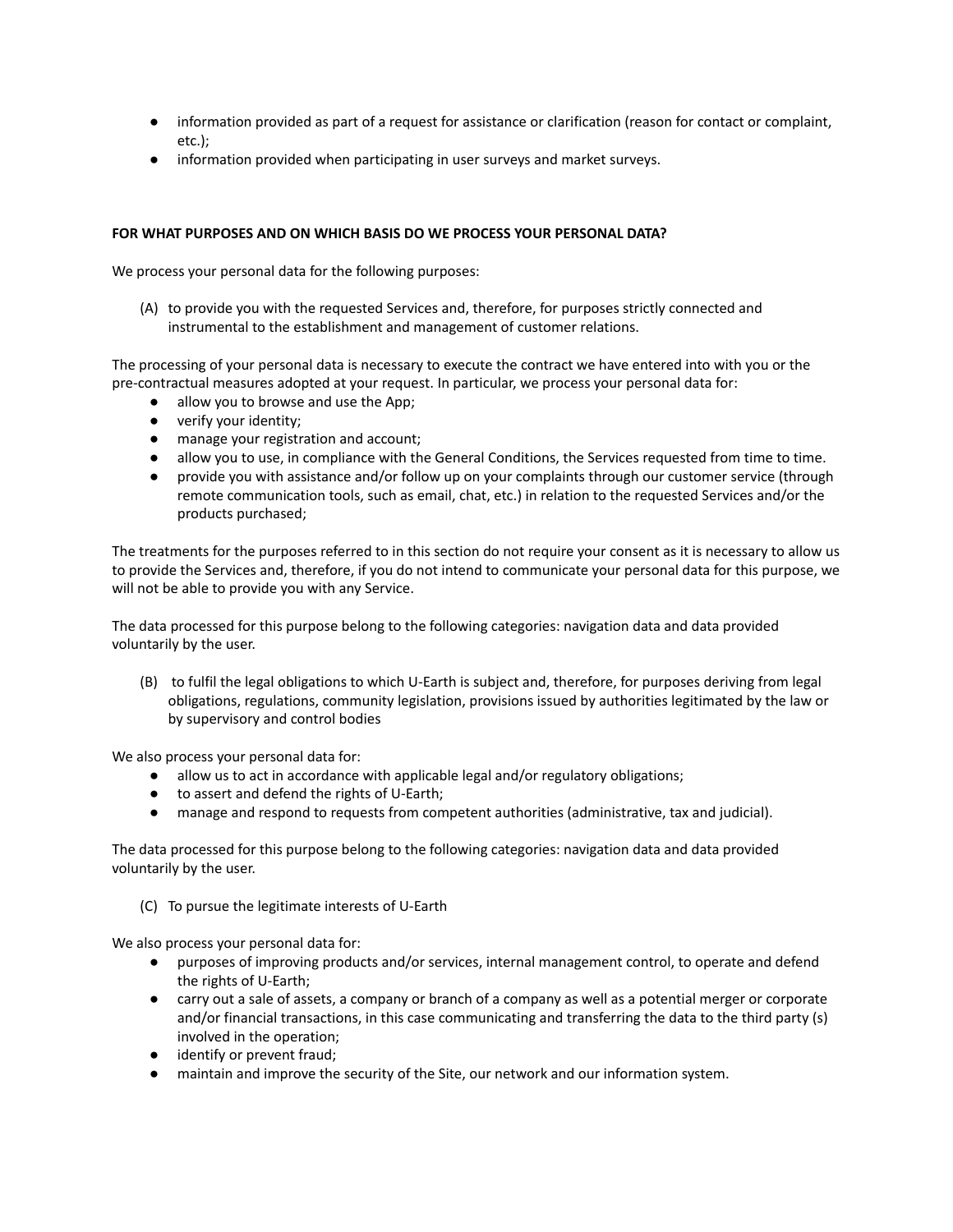These treatments are carried out on the basis of our legitimate interest and therefore do not require your specific consent. However, you can object to the processing at any time by sending a written communication to [legal@u-earth.eu](mailto:legal@u-earth.eu).

The data processed for this purpose belong to the following categories: navigation data, geo-location data and data provided voluntarily by the user.

(D) Subject to your express and specific consent we may process your personal data to send you marketing communications (including discounts, special offers, market research and surveys) relating to our products and/or Services or to notify you of initiatives, contents and/or updates on our products and / or Services, also in light of your interests, your interactions with the Site.

This treatment requires your prior consent. You can revoke any consent given at any time by sending a written communication to [legal@u-earth.eu](mailto:legal@u-earth.eu) or by clicking on the unsubscribe link in each direct marketing communication by email.

The data processed for this purpose belong to the following categories: navigation data, geo-location data, data provided voluntarily by the user and data collected through the use of cookies and other tracking tools.

### **WHO CAN WE COMMUNICATE YOUR DATA TO?**

Your data may be disclosed to the following categories of subjects:

- parent companies and/or associates of and/or controlled by U-Earth;
- suppliers, agents, sub-suppliers, business partners contractors and sub-contractors and all those who are part of our sales or assistance network or who offer us services of various kinds whose performance requires the processing of personal data. In particular, we use third-party providers to provide you with our newsletter service, to optimize our Services, to manage and maintain the Site and to provide IT and software solutions;
- freelancers or professional firms that assist U-Earth in relation to legal, administrative and/or tax matters, including those of a contentious nature, as well as debt collection companies;
- counterparties in the context of corporate transactions or sales of a company or business unit or of individual corporate assets and entities resulting from the merger or any other form of transformation concerning U-Earth;
- public security and judicial authorities, subjects, bodies or other authorities to whom it is mandatory to communicate your data by virtue of legal provisions or orders of the same authorities.

#### **WHO DO WE TRANSFER YOUR DATA TO ABROAD?**

The EEA, UK and other countries outside the EEA and the UK have differing data protection laws, some of which may provide lower levels of protection of privacy.

It is sometimes necessary for us to transfer your personal data to countries outside the UK and EEA. In those cases we will comply with applicable UK and EEA laws designed to ensure the privacy of your personal data.

As we are based in the UK we will also transfer your personal data from the EEA to the UK.

Under data protection laws, we can only transfer your personal data to a country outside the UK[/EEA] where:

● in the case of transfers subject to UK data protection law, the UK government has decided the particular country ensures an adequate level of protection of personal data (known as an 'adequacy regulation') further to Article 45 of the UK GDPR.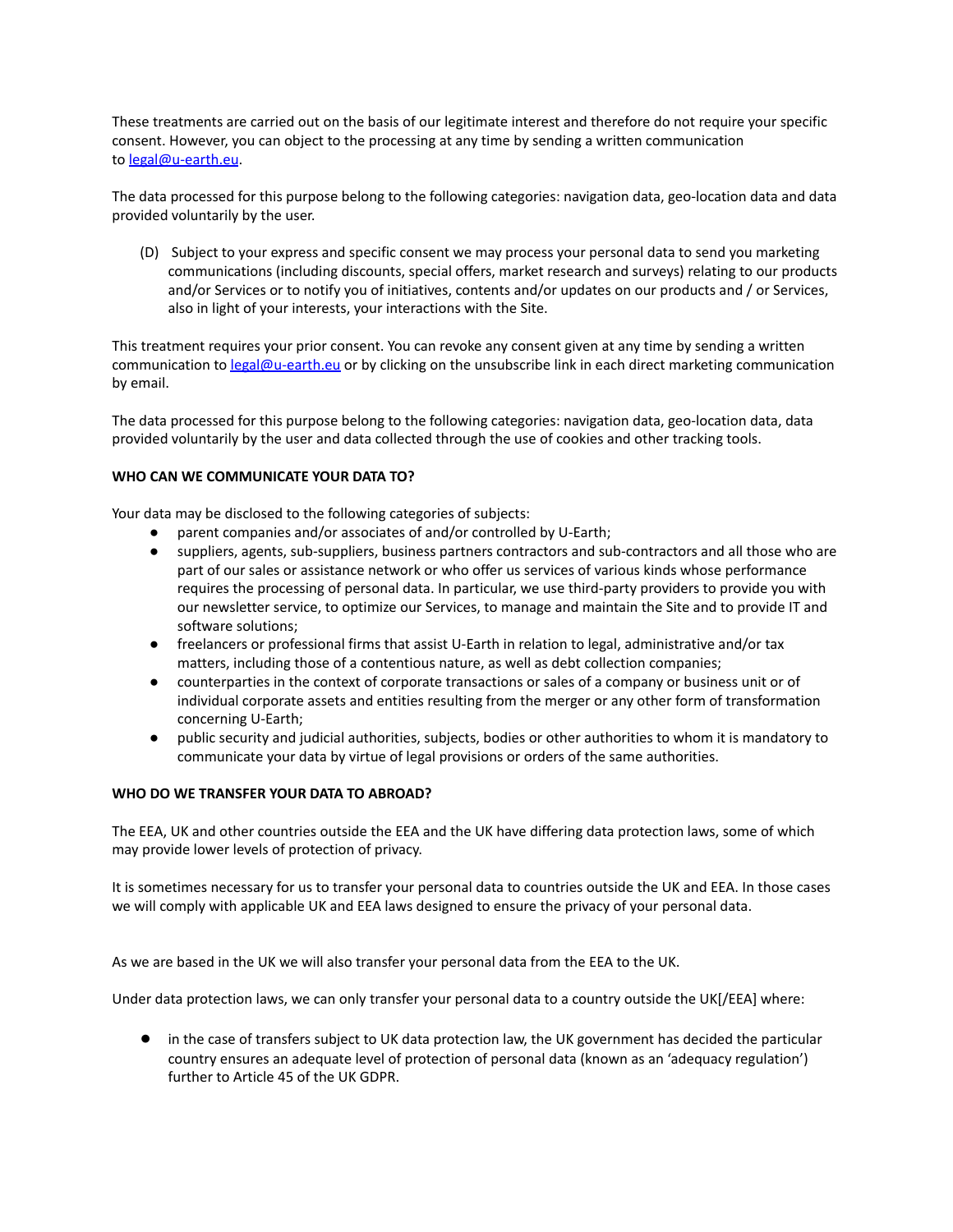- in the case of transfers subject to EEA data protection laws, the European Commission has decided that the particular country ensures an adequate level of protection of personal data (known as an 'adequacy decision') further to Article 45 of the EU GDPR.
- there are appropriate safeguards in place, together with enforceable rights and effective legal remedies for you, or
- a specific exception applies under relevant data protection law

Where we transfer your personal data outside the EEA we do so on the basis of an adequacy decision or (where this is not available) will carry out this transfer on the basis of the conditions set out in Articles 46 or 47 of the GDPR (adequate guarantees or binding corporate rules) and/or the exceptions referred to in art. 49 GDPR, and will adopt the technical-organizational and/or contractual measures from time to time necessary to ensure a level of protection of your personal data comparable to that guaranteed by the applicable legislation in the EEA. In the event we cannot or choose not to continue to rely on either of those mechanisms at any time we will not transfer your personal data outside the UK unless we can do so on the basis of an alternative mechanism or exception provided by UK data protection law and reflected in an update to this policy.

### **HOW LONG DO WE KEEP YOUR DATA?**

Your data will be kept for a period of time not exceeding that necessary to pursue the purposes for which it was collected, without prejudice in any case to the exercise of your rights referred to in the next section. In particular, the data processed to send our informative newsletter will be kept as long as the Service is active or as long as the interested party does not request cancellation from the Service.

U-Earth may retain some data even after the termination of the relationship with you relating to the provision of the Services, depending on the time necessary for the management of specific contractual or legal obligations, as well as for administrative, fiscal and/or contributory purposes, for the period of time imposed by laws and regulations in force, as well as for the time necessary to assert any rights in court.

Without prejudice to the foregoing, the data processed for marketing purposes on the basis of consent will be kept for a period of 24 months starting from the date on which the consent was given or renewed.

# **KEEPING YOUR PERSONAL DATA SECURE**

We have appropriate security measures to prevent personal data from being accidentally lost, or used or accessed unlawfully. We limit access to your personal data to those who have a genuine need to access it. We also have procedures in place to deal with any suspected data security breach. We will notify you and any applicable regulator of a suspected data security breach where we are legally required to do so.

#### **WHAT ARE YOUR RIGHTS?**

You generally have the following rights, which you can usually exercise free of charge:

- **Right of access:** you can ask us for information about the treatments we carry out on your data or for confirmation that U-Earth processes your personal data. In this case, you can ask us to provide you with a copy of your data and check which data is in our possession.
- **Right of rectification:** you have the right to request the rectification of your personal data if they are incorrect, including the right to request the integration of incomplete personal data.
- **Right to erasure:** you have the right to request us to erase the data (or part of it) that you have provided to us, including those which do not need to be kept for the purposes for which the data were collected or otherwise processed.
- **Right of limitation:** you can ask us to limit the processing of your personal data if the legal hypotheses occur.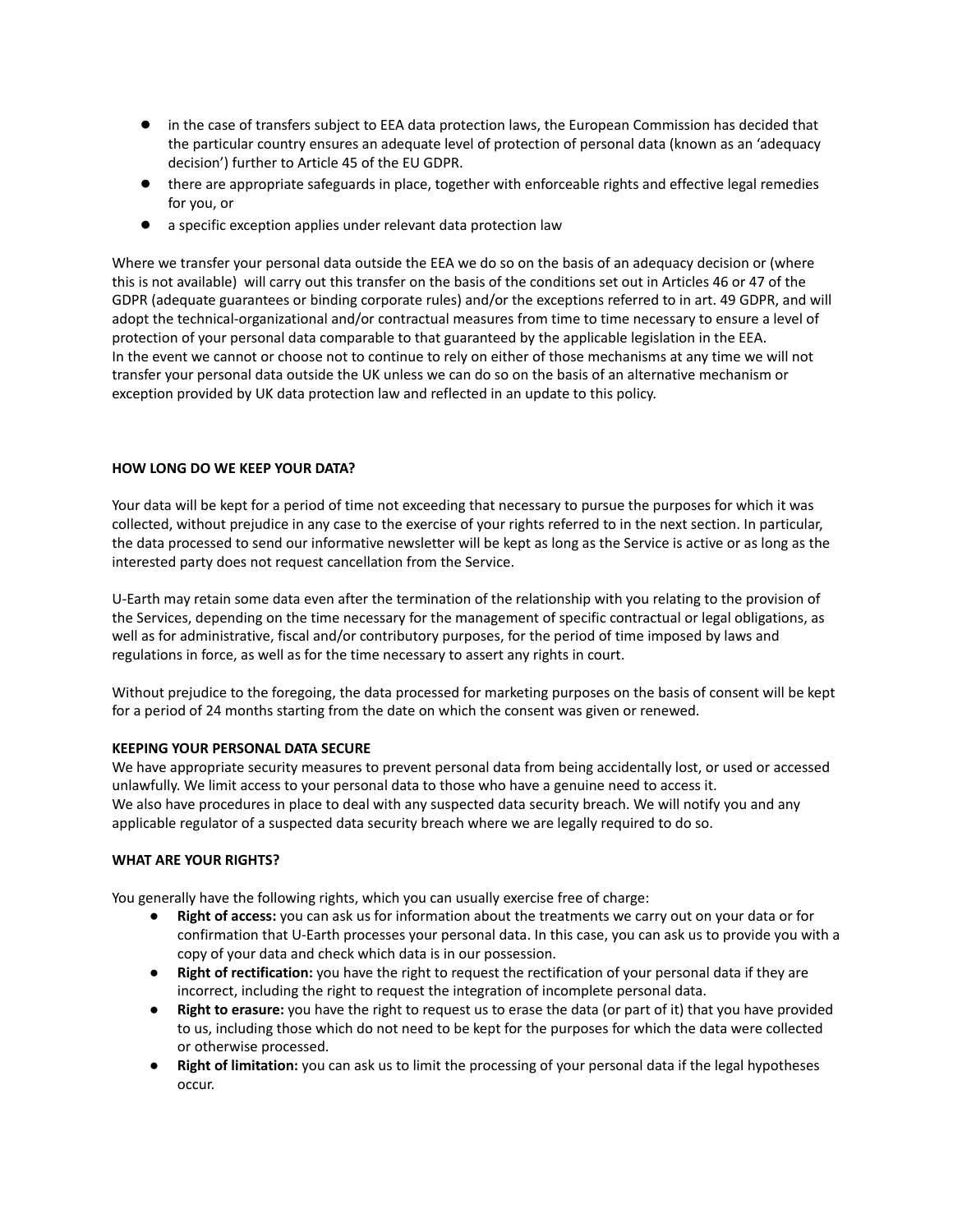- **Right to object:** you can object to the processing of your data, without prejudice to the existence of a prevailing legitimate reason for the continuation of such processing.
- **Right to portability**: you can obtain from U-Earth, in a structured format, commonly used and readable by an automatic device, the personal data you have communicated to us, in order to transmit them to another person. This right is applicable in the cases in which U-Earth carries out the processing of such data through automated tools, on the basis of your consent or for the purpose of providing the Services.
- **Withdrawal of consent:** if the processing is based on your consent, you can withdraw it at any time, without prejudice to the lawfulness of the processing carried out prior to said withdrawal.
- **Right to lodge a complaint with the Guarantor:** without prejudice to any other administrative or judicial appeal, you have the right to lodge a complaint with the Guarantor for the protection of personal data in the event that you believe that the treatments carried out by U-Earth violate current legislation regarding data protection.

You can exercise your rights at any time by sending a written communication to [legal@u-earth.eu.](mailto:legal@u-earth.eu)

Pursuant to article 2-tendencies of the Privacy Code, the rights listed above may be exercised, in the event of death, by those who have an interest of their own, or act to protect you (as your agent, or for family reasons worthy of protection). You can prohibit the exercise of all or some of these rights by the assignees by sending us a written declaration.

# DO WE USE COOKIES AND OTHER TRACKING TOOLS?

U-Earth uses identifiers (other than cookies) to carry out activities that are strictly necessary to ensure the proper functioning of the App and the provision of the Services and, therefore, do not require your consent. You can disable these Identifiers by changing the settings on your device, however this may adversely affect basic operational functions or result in the unavailability of the Services.

To allow us to improve the performance and services of our App, we also collect statistical information, in anonymous and aggregate form, in relation to users who access the App and the related methods of use and interaction through the use of other identifiers.

For this purpose, U-Earth uses Firebase Analytics, an analysis service provided by Google Ireland Limited (for an understanding of Google's use of data, please consult Google's partner policies). To allow Firebase Analytics to work, U-Earth uses identifiers for mobile devices or technologies similar to cookies. The User can opt-out from some Firebase functions through the settings of their mobile device

# **UPDATES TO THIS PRIVACY POLICY**

We will periodically update this Privacy Policy to comply with the applicable legislation on the protection of personal data and/or adapt to the adoption of new systems or internal procedures, or in any case for any other reason that makes it appropriate.

The aforementioned changes will be promptly published on the Site and we will notify you with our communication tools. The changes will be binding as soon as they are made known. If you do not want to recognize or accept the changes made to this Privacy Policy, you can exercise one of the rights mentioned above.

We invite you to periodically consult this page.

# **HOW TO CONTACT US**

**Individuals in the UK**